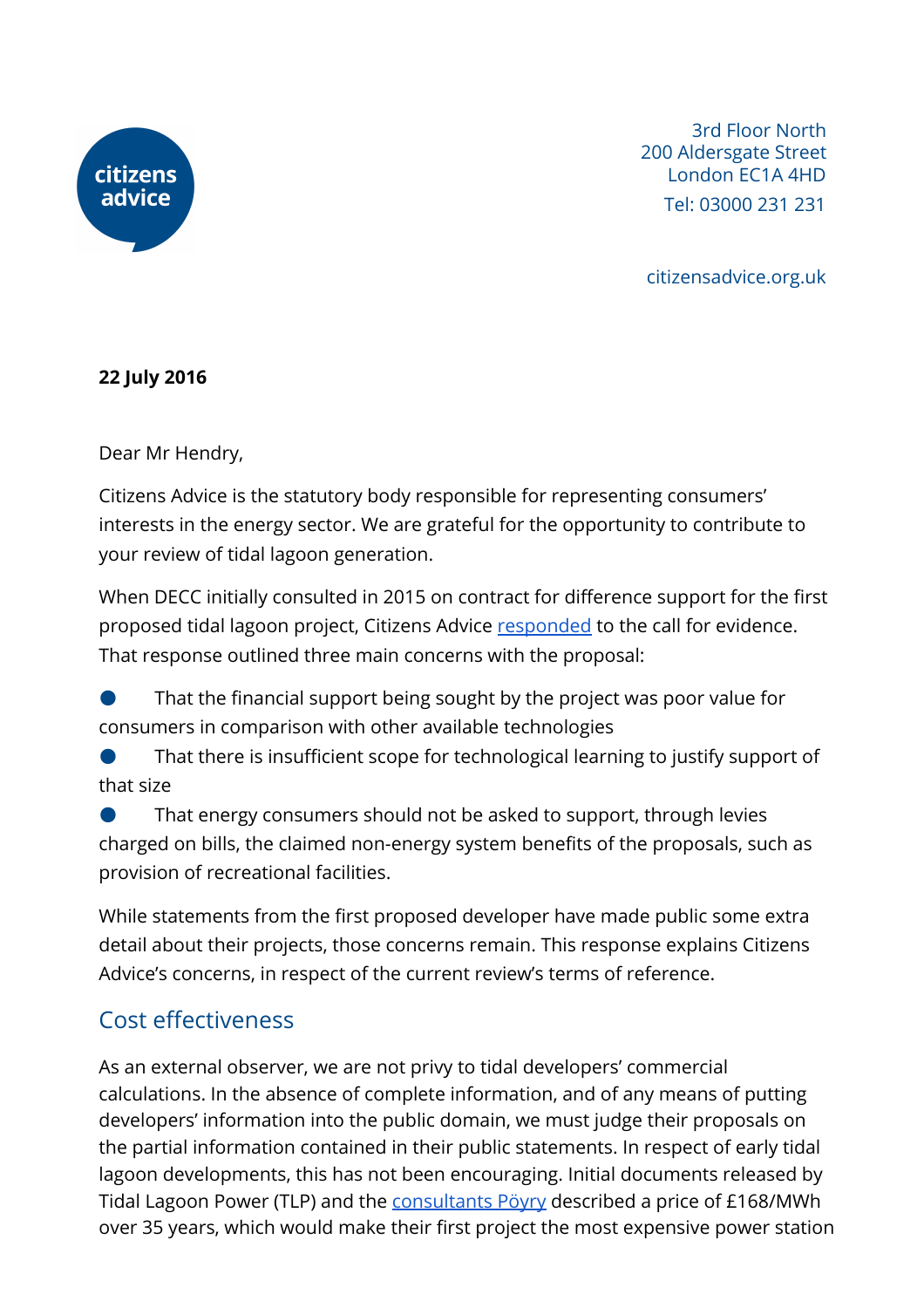per unit of output of significant scale to be built in the UK. Subsequent suggestions that support could instead be drawn out over 90 [years](https://hansard.parliament.uk/Commons/2016-03-08/debates/16030865000001/SwanseaTidalLagoon) (Columns 69 and 75WH) at an unspecified but presumably lower price per MWh have reinforced our concerns about the overall cost of the project to current and future consumers.

These costs should be considered against the backdrop of costs for other low carbon electricity generation technologies. Auctions in recent years have revealed consistently decreasing prices for onshore and offshore wind and solar. The world has moved on, but the asking price for tidal does not appear to have. As a result, the premium being requested above the price paid for other low carbon technologies is higher than ever. To be clear, our objections to the currently visible proposals are to their cost, not to the technology or its location. If developers can bring costs closer in line with other alternatives, it should be given greater consideration. But to the degree can be observed outside the negotiation process, this has not occurred.

We recognise there are some differences in output characteristics between tidal and solar and wind generation; tidal is less dependant on favourable weather conditions and has long-range predictability (although improvements in shorter-term weather forecasting means the differential between the predictability of tidal and, say, wind over a 5-day time horizon is no longer as marked as it once was). However, this increase in predictability does not come with an increase in control - we may know when the tides will fall a century from now but we have no more ability to change them to match power demand than we do the time the wind blows or the sun shines. In any case, the introduction of a capacity market in the UK means there is an additional revenue stream available for generating capacity. If the developers believe that it is the capacity provision that is the main economic benefit of the project, they could opt for support via that avenue instead. If, as seems likely, tidal projects cannot provide this capacity resource competitively compared to other alternatives, it again raises the question of why they should be given preferential support.

Recent suggestions that tidal lagoon projects be made eligible for a 90-year contract for difference (something not presently available to any other type of generator) are also concerning. We acknowledge this is an attempt to recognise the durability of tidal and hydro dams. However, projecting the energy system a decade or two into the future is tough enough; trying to estimate the value of power nearly a century away is impossible. Furthermore, by 2050, and probably earlier, the UK should have

Citizens Advice is an operating name of the National Association of Citizens Advice Bureaux Charity registration number 279057 VAT number 726 0202 76 Company limited by guarantee Registered number 1436945 England Registered office: 3rd Floor North, 200 Aldersgate Street, London EC1A 4HD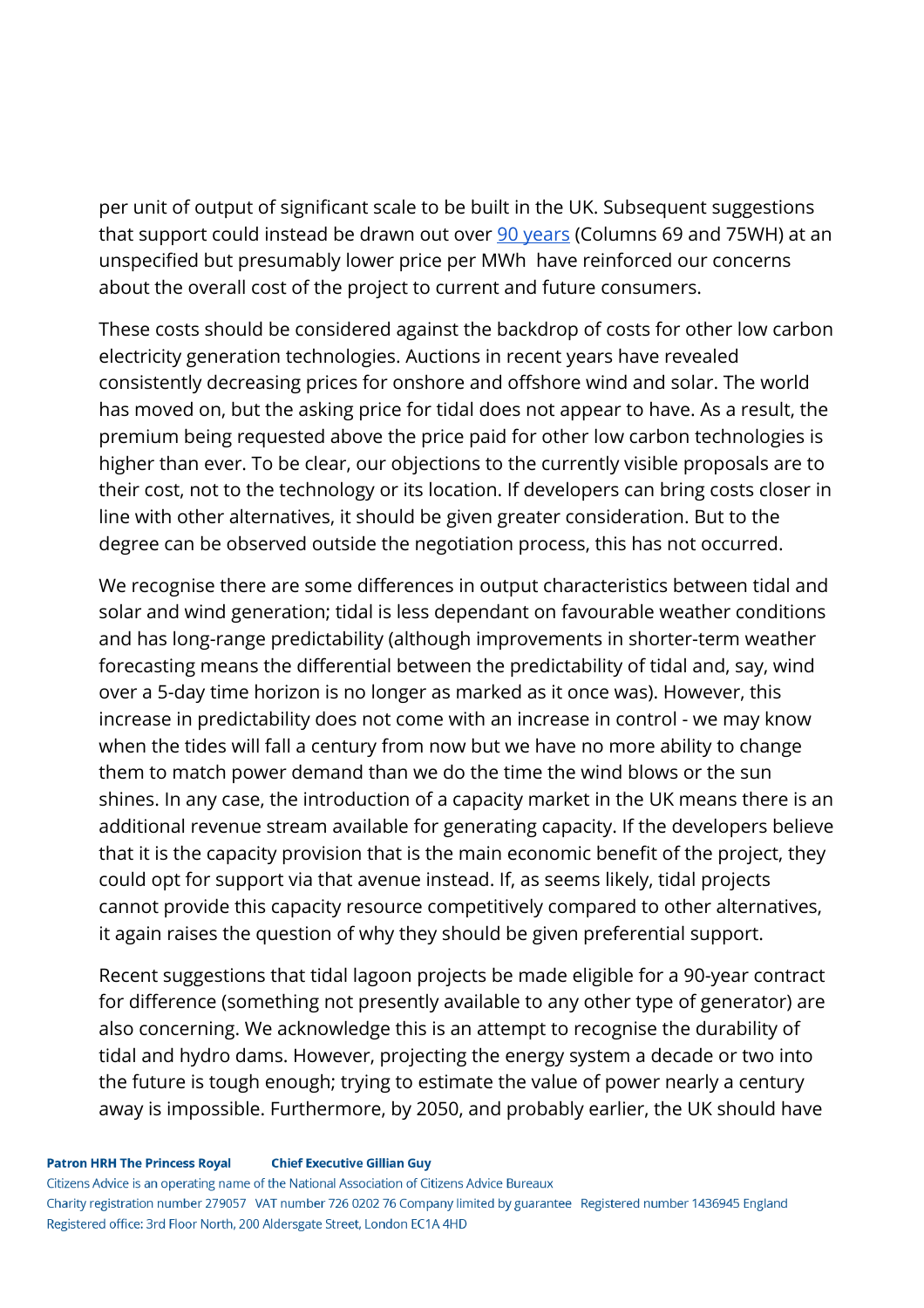fully decarbonised its electricity system. Beyond this time, low-carbon power should not command a premium price. Normally price security of this kind comes with a discount - a generator takes less money but knows it will be able to sell. Only if the strike price negotiated for such a length of time were purely for this 'price stabilisation' purpose could it be justified.

## **Driving down the costs**

Tidal developers have however argued, that the cost-effectiveness case should not be judged on the price of the first project alone, but instead based on the prices for a programme of bigger and cheaper projects. This is, at face value, reasonable. Even then, the targeted cost reduction that TLP has spoken of in public statements does not provide great comfort. Interviewed by the Guardian, the TLP chief executive said he believes bigger follow-on projects could deliver power "below £100/MWh". This opportunity should be compared with other low-carbon generation. The Hinkley Point C nuclear power station, which has been heavily criticised by a broad swathe of energy stakeholders for its expense, as things stand will command a guaranteed price of £92.50/MWh over 35 years as well as some additional government-backed loan guarantees. Offshore wind has set itself a target to come under £100/MWh before 2020, for a 15-year guaranteed price (in the last month a project in the Dutch North Sea has been [approved](http://www.dailymail.co.uk/wires/reuters/article-3675746/Denmarks-DONG-Energy-wins-Dutch-offshore-wind-tender.html) at an approximate  $E$ 75/MWh). The best way to test the value for money offered by future tidal lagoon projects is to ensure that they are placed in competition with other low carbon technologies, with the ones most able to affordably provide low-carbon electricity being selected.

At minimum far greater clarity about further projects than currently exists (at least in the public domain) is needed before the cost-effectiveness of a fleet of tidal lagoons can be satisfactorily appraised. This is discussed in the next section.

# Size of opportunity

As has been previously discussed, much of the economic case behind supporting tidal lagoon generation rests on the premise that multiple, larger and cheaper facilities could be built, once the first one has demonstrated the technology. This case is comprised of two main strands - the opportunity to develop further tidal facilities in Britain, and the opportunity for Britain to become an exporter of tidal lagoon technology to other countries.

Citizens Advice is an operating name of the National Association of Citizens Advice Bureaux Charity registration number 279057 VAT number 726 0202 76 Company limited by guarantee Registered number 1436945 England Registered office: 3rd Floor North, 200 Aldersgate Street, London EC1A 4HD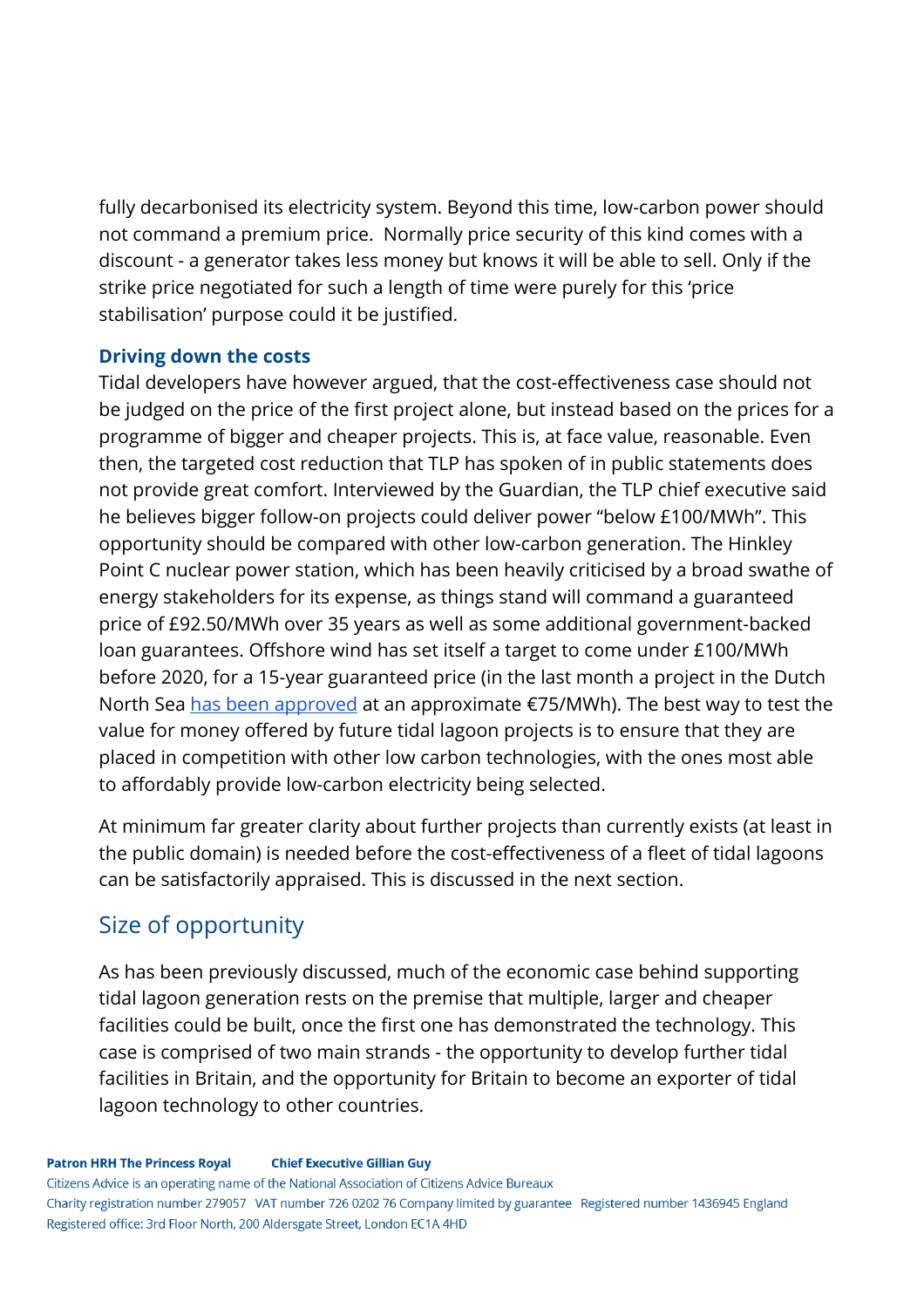Investment in projects that are not immediately cost-effective low-carbon generating sources could be justified in cases where learning creates useful public value by lowering the cost of cutting carbon, in the UK or overseas. It is far from clear that the tidal lagoon programme project would accomplish this. Pöyry, consulting for the first project's developers, have stated that they expect cost reductions to come from "moving to bigger sites with greater tidal range rather than on an assumption of technology learning". As they [point](http://tidallagoon.opendebate.co.uk/files/TidalLagoon/tidallagoonpower_levelisedcoststudy_v7_0.pdf) out (pp. 2-5), tidal generation technology is not new. While it has not been previously used in 'lagoon' constructions, the types of seawall needed to set up such a lagoon are also not new. It seems that is the cost, rather than the availability, of technology that has prevented others from pursuing tidal lagoon schemes.

The international export potential for tidal lagoons demands particular scrutiny, as it is one of the most difficult factors to reliably ascribe a value in a cost-benefit assessment. The developers appear to expect that successful demonstration of tidal lagoons in the UK will enable them to sell technology and knowhow to other countries looking to decarbonise their energy systems. But, again, it is unclear how either the access to larger UK resources nor the establishment of a local supply chain, on which the UK cost reduction case rests, would improve the technology's international competitiveness. Therefore it is unclear how the requested public support might lead to or sustain the export-related jobs claimed by the industry. Given the inherently speculative nature of these claims, they should be disregarded or weighted very lightly when judging the case for subsidy.

The impact on overall carbon reduction from developing tidal lagoons also needs serious scrutiny. Since the UK tidal lagoon sector does not expect to make a contribution to any global improvement in the technology, it should only be considered in terms of UK domestic decarbonisation, and specifically the ability to meet the carbon budgets established under the Climate Change Act. It is also unclear that the project can make a material contribution to this, much more limited objective. Speculation from the developers that costs could eventually come down are predicated on access to much larger future sites. This creates difficulties for the decision-making process. Usually for a project to be approved for a CfD or other subsidy funding, projects would have to be well on their way to having secured all the necessary environmental, planning and connection permits. In the case of tidal, it appears the projects' backers are seeking commitments at a much earlier stage,

#### **Patron HRH The Princess Royal Chief Executive Gillian Guy**

Citizens Advice is an operating name of the National Association of Citizens Advice Bureaux

Charity registration number 279057 VAT number 726 0202 76 Company limited by guarantee Registered number 1436945 England Registered office: 3rd Floor North, 200 Aldersgate Street, London EC1A 4HD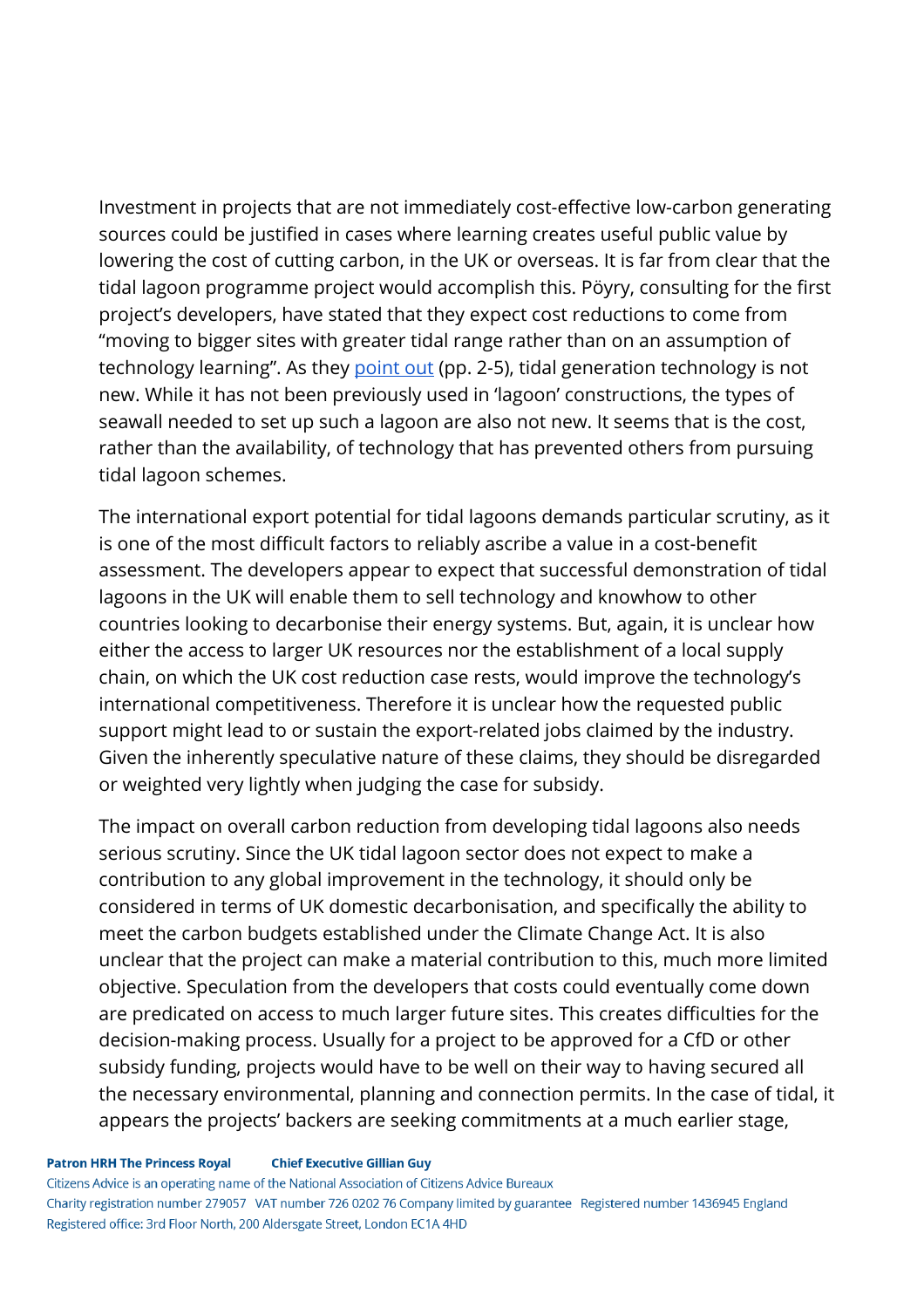making an equal basis for competition with other technology types more difficult and risking occupying a portion of the low carbon budget before construction can be guaranteed thus blocking other low carbon projects from going ahead. This is one of a number of features of the current CfD policy framework which impedes the most cost-effective allocation of resources. It also has left the system struggling to handle previously unanticipated technology types including tidal lagoons.

If the case for tidal lagoons is predicated on building four or five, that the decision on whether to commission the first one must take into account whether budget, access to suitable coastal areas, and environmental approvals will be available for follow on projects.

Assessment of the viability of a continuing programme of lagoons should take into account not only technical and geographical limits, but also the availability of funding.However, this is presently made difficult by the absence of a levy control framework or equivalent low-carbon support budget set out beyond 2020, and before 2020 the budget is very tight, recent adjustments notwithstanding. Setting out the future for the levy control framework (or a replacement designed to achieve equivalent outcomes) will be necessary before any further significant low-carbon investment decisions, for tidal and all other technologies, can be taken.

## Financing structures

## **Impact on the levy control framework**

Currently, under the levy control framework (LCF), there is competition for resources even if it is not directed through the formal auction process. Low carbon technologies are not simply in competition with fossil fuel generators but also with each other. Given limited budgets under the LCF, money which is spent on the tidal projects is taken from the same pot which other Contract for Difference (CfD) applicants wish to access. If the LCF is fixed, spending on more expensive projects reduces the total volume of low-carbon power that can be purchased with the LCF. This has been demonstrated by the cancellation of 2015/16 CfD auctions. Because available financing is finite, decisions to choose higher cost technologies where lower cost ones are available will, in the short term, result in consumers receiving less decarbonisation for their money. This deferral of emissions reduction may or may not be made up in the future if that technology comes down in cost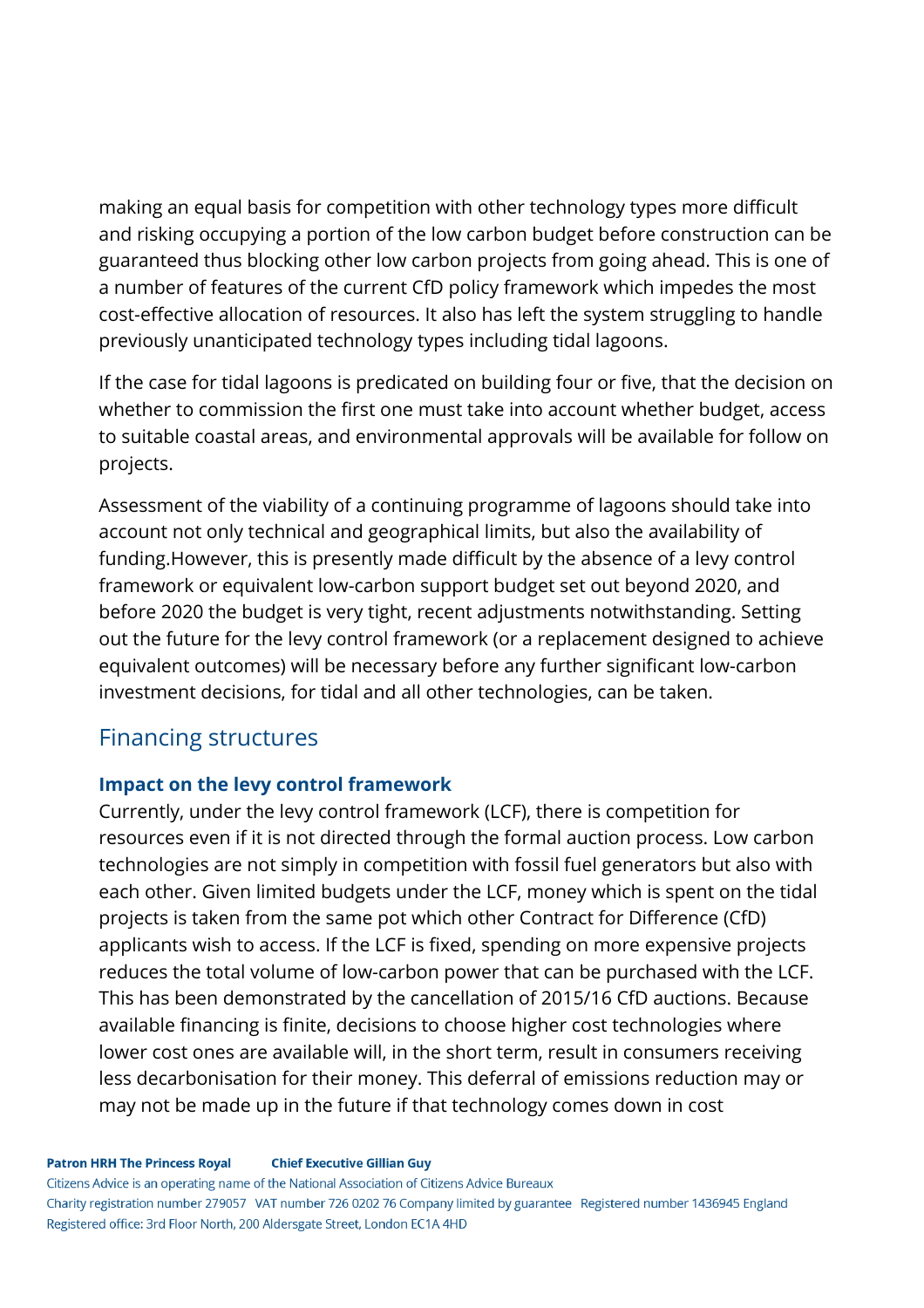considerably. Consumers today are being asked to *definitely* accept less, so that consumers tomorrow *may* receive more.

The commendable purpose of both the LCF, and the recently introduced auctions for CfDs, was to focus government's attention on the most cost-effective technologies to meet long-term climate objectives. Devoting (considerable) resources to expensive technologies can only be justified with the limited funds available to address climate change if there is a credible expectation the technology will improve as a result of the investment. Funding tidal lagoons (or any other projects of similar expense) risks reducing the amount of decarbonisation that can be achieved if it costs more than alternative methods for cutting carbon. Auctioning of CfDs was introduced to ensure that procurement bought the most decarbonisation for consumers' money. All low-carbon investment should be procured through auctions if maximum value for consumers is to be achieved..

### **Contract terms**

As has been discussed, several of the claimed benefits of tidal lagoons emerge not with the construction of a first facility but only after a programme of up to 5 facilities has been built. The linkage of benefits to future development could be reflected in contractual terms, such that, for example, if the company does not build the proposed future projects at either acceptably low subsidy rates, or better yet, with the commitment to seek funding through multi-technology auctions, the rate received for the first project decreases. Any deal should be structured to incentivise the developers to live up to their claims for both future capacity and future cost reduction, avoiding the risk of 'orphaned' projects continuing to receive subsidies in the long term having failed to deliver wider benefits..

## **Using energy bills for non-energy benefits**

In recent months, TLP have set out to show that not only will their proposed project bring energy system benefits, but that it will also become a major [tourism](http://www.southwales-eveningpost.co.uk/tourism-impact-swansea-bay-tidal-lagoon-immense/story-28267709-detail/story.html) hub. We do not intend to appraise this claim. However, we do believe that if a significant purported benefit lies outside the energy system, levies charged on energy consumers' bills are an inappropriate method of support.

TLP have also argued that the creation of a tidal lagoon industry would create [up](https://www.theguardian.com/business/2015/mar/19/tidal-energy-swansea-project-could-lead-to-70000-jobs) to [70,000](https://www.theguardian.com/business/2015/mar/19/tidal-energy-swansea-project-could-lead-to-70000-jobs) jobs. If jobs are created as a byproduct of energy policy this is very welcome. But the principal focus of energy policy must remain the trilemma: keeping bills

**Patron HRH The Princess Royal Chief Executive Gillian Guy** 

Citizens Advice is an operating name of the National Association of Citizens Advice Bureaux

Charity registration number 279057 VAT number 726 0202 76 Company limited by guarantee Registered number 1436945 England Registered office: 3rd Floor North, 200 Aldersgate Street, London EC1A 4HD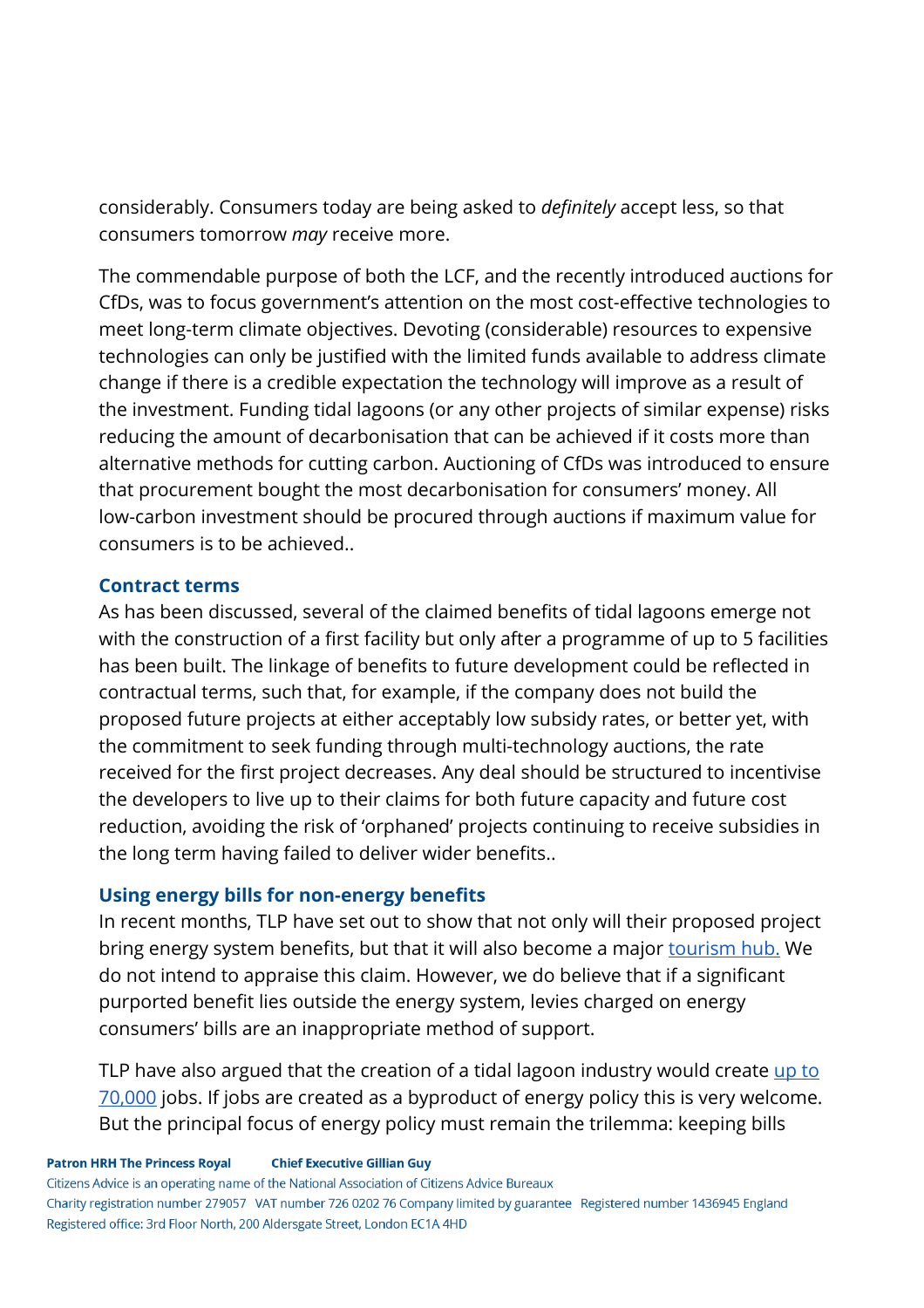affordable; keeping the lights on; and reducing emissions. If specific energy investments are motivated more by job creation than tackling the trilemma then those costs should not be met through energy bill funded levies.

Since the change of government in the last few weeks, there have been some hints that energy infrastructure may be supported using government-backed loan guarantees, or with direct funding based on the government's access to lower cost capital than the private sector. While our concern about the cost of the proposed tidal projects is not diminished, these would appear to be more appropriate than contract for difference. This would also need to be reflected in a revised LCF accounting framework. While the cost-control objectives of the LCF would still be relevant and necessary for consumer protection, it is not designed to report a mixture of bill-based and non bill-based low carbon support.

# Scope for competition

Over the past 6 years, governments have improved the value for money of low carbon investment in the UK by introducing more rigorous competition for subsidy support. This has led to considerable savings to consumers. The CMA concluded in their recent *energy [investigation](https://assets.publishing.service.gov.uk/media/5773de34e5274a0da3000113/final-report-energy-market-investigation.pdf)* (p. 13) that competition for offshore wind subsidies had reduced costs to consumers by 30-60%.

Competition for subsidy allocation can take place on a technology-by-technology basis, or in a way which encourages projects from all technologies to compete against each other. As we explored in our 2015 report ['Generating](https://www.citizensadvice.org.uk/Global/CitizensAdvice/Energy/GeneratingValue.pdf) value?', the best consumer outcomes occur when inter-technology competition is used and applied to as much of the allocation budget as possible. Intra-technology competition may still be advantageous where inter-technology competition is unachievable, but it requires that government demonstrate the reasons for choosing to restrict competition and drive up costs. The segregation of technologies into mature and immature for the purposes of CfD auctions already costs consumers  $E1bn$  per auction (p. 35). A bespoke contract for tidal (effectively creating a dedicated funding pot) would raise costs even further. While it is understandable that the projects' backers would want to avoid such competition, the government's responsibility lies not to them, but to the billpayers or taxpayers who will foot the bill. (It should be noted that other decisions unrelated to tidal development are also driving up costs in this field. In